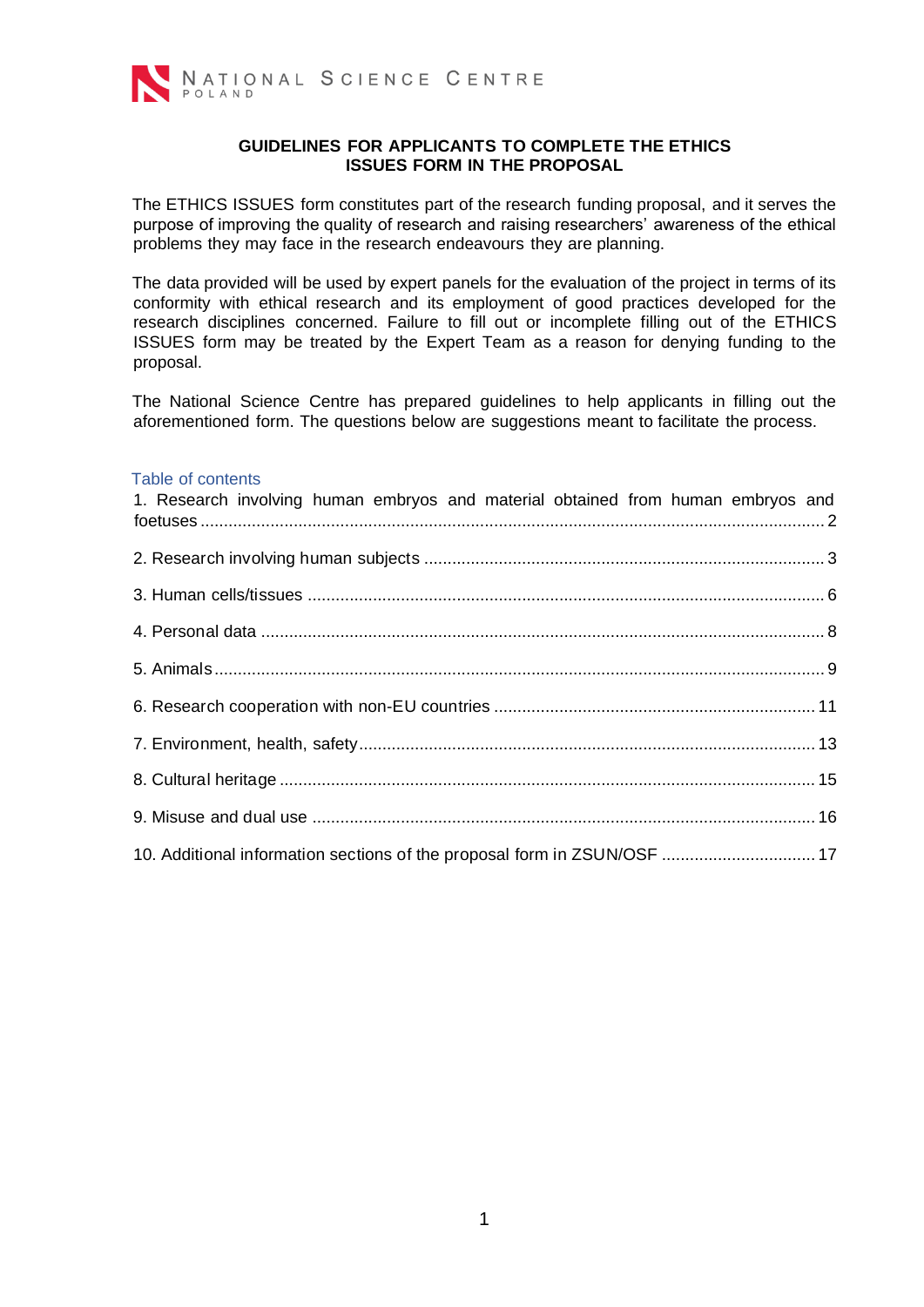

## **1. Studies on human embryos or human embryonic and fetal tissue.**

<span id="page-1-0"></span>The following types of research are not eligible to be funded from the resources of the National Science Centre:

- research aimed at cloning humans for reproductive purposes;
- research aimed at modifying hereditary human genetic material;
- research aimed at creating human embryos solely for the purposes of research or the procurement of stem cells, including therapeutic cloning by somatic cell nuclear transfer (SCNT).

Research involving the use of human stem cells, obtained both from adults and from embryos, is eligible for funding depending on its specific type and objective. It must be approved by a designated research ethics committee and ensure compliance with the domestic provisions in force in the member states of the European Union (the "EU") that cooperate in the project; the documents must be attached to the first annual report accounting for the period in which the research has been commenced. Detailed information on the permissibility of research using human embryonic stem cells (hESC) and induced pluripotent stem cells (hiPSC) can be found on the website of the Human Pluripotent Stem Cell Registry: [https://hpscreg.eu/.](https://hpscreg.eu/) 

The possibility and permissibility of research on human embryos is regulated by detailed provisions in force in the Republic of Poland, such as the Act on Infertility Treatment of 25 June 2015.

#### **1.1 Does the research involve the use of human embryos?**

If the answer is "YES," please provide information concerning:

- their place of origin, i.e. institution and country and the donor's informed consent to their use in research (cell line derivation);
- the protection of donor privacy and personal data;
- the approval of a designated bioethics committee (or who the applicant will seek it from; institution and country) for the use of the embryos in the research project.

# **1.2 Does the research involve the use of human embryonic or fetal tissues/cells?**

If the answer is "YES," please:

- a) consider the following issues:
	- have the cell lines already been established?
	- will the cells be taken directly from embryos or foetuses during the project?
- b) provide information concerning:
	- the source of the cells or tissues with information that informed consent has been granted by the doner to donate the material for research;
	- the approval of a designated bioethics committee (institution and country) for the use of the embryos or foetuses donated for research.

In the case of genetic modifications to the material please fill out Point 7.1.

# **1.3 Does the research involve Human Embryonic Stem Cells (hESCs)?**

- a) consider the following issues:
	- have the cell lines already been established?
	- will the cells be taken directly from embryos during the project?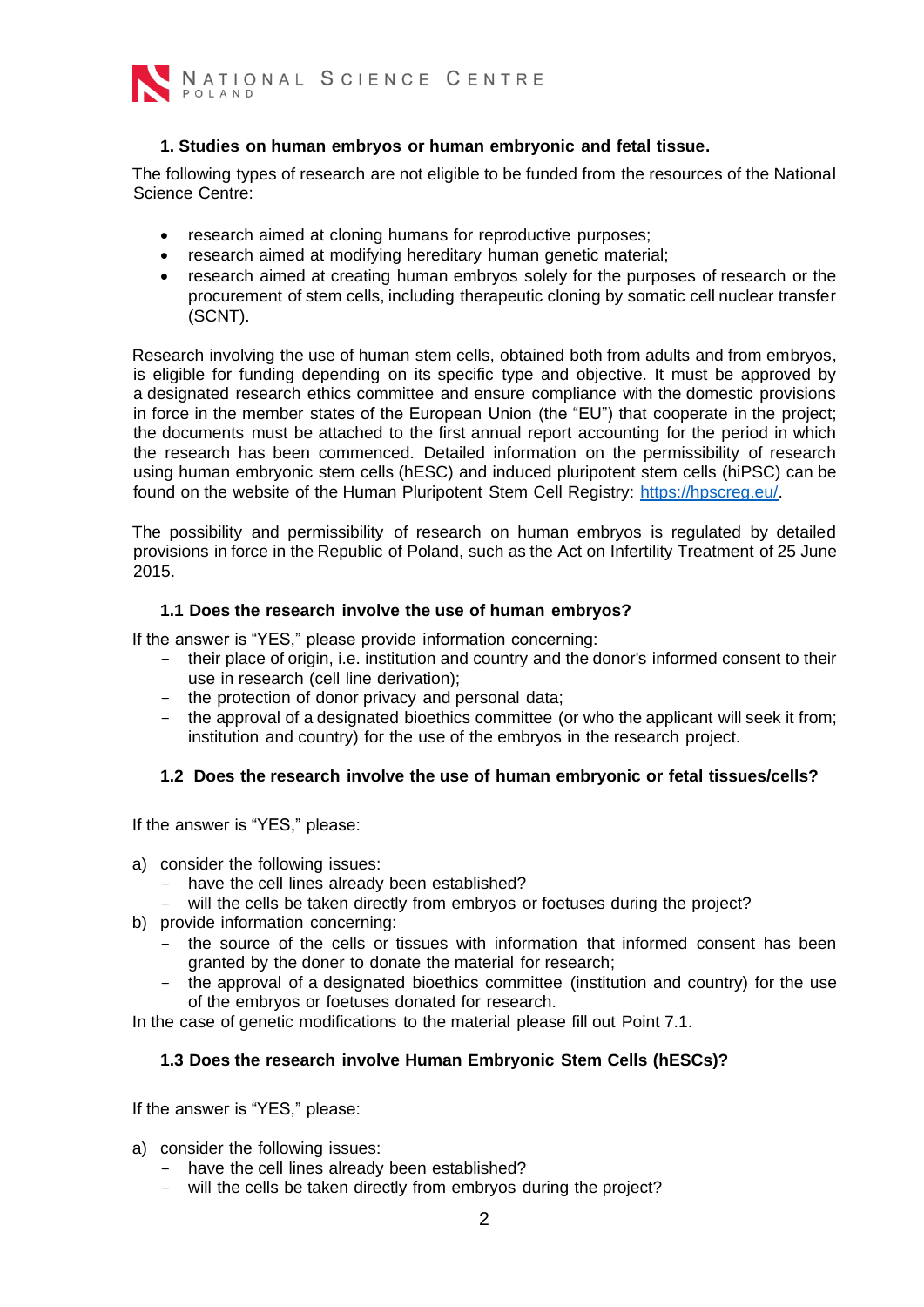

- b) provide information concerning:
	- the legal basis for the research project:
	- documents certifying that the cell line has been entered into the European registry <https://hpscreg.eu/>:
	- the approval, obtained or pending, of its use in research, granted by a designated research ethics committee (institution and country), as well as the informed consent of the embryo donor to use the cells in the study.

In the case of genetic modifications to the material please fill out Point 7.1.

### **2. Research involving human subjects**

<span id="page-2-0"></span>Research involving human subjects means any research in which people are participants. Such research may include the collecting of biological samples, the use of personal data, medical and psychological intervention, interviews, observations, the use of previously collected information, etc.

Please remember that participation in the study must be completely voluntary; researchers must obtain the informed consent of all study participants or their legal representatives, as well as secure the approval of a designated ethics committee before the project can be launched. In research where methodology advises against obtaining the informed consent of study participants, the researcher must present evidence of a waiver of procedure for obtaining the consent, and describe the actions they have taken to carry out the research in an ethical manner.

The committee's approval form and the receipt of entry into the Central Register of Clinical Trials (if applicable) must be attached to the first annual report covering the period in which the study begins.

Research involving human subjects conducted within the framework of international cooperation should comply with the law and the ethical standards adopted in a given country, as well as with the norms accepted in Poland. Whenever the standards differ, the more rigorous provisions shall take precedence.

Please consider whether any ethical issues may determine how long research results will be stored, accessed or disseminated and whether they can be transferred, e.g. whether the study participant has consented to their transfer outside the country. See Point 4.

# **2.1 Does the research project involve human subjects?**

- a) consider the following issues:
	- will the participants be volunteers?
	- are the studies comparative and will people from other countries be tested in addition to participants from Poland?
	- are there minorities or immigrants in the study group?
	- are there particularly sensitive people in the study group, e.g. people prone to mental trauma or suffering from mental health disorders, the terminally ill, victims of traumatic experiences or members of their families?
	- does the study group include individuals with a limited capacity to perform acts in law?
	- does the study group include individuals deprived of their liberty (detained, in custody)?
	- does the study group include pregnant or breastfeeding women?
	- does the study group include persons who are incapable of giving legal consent?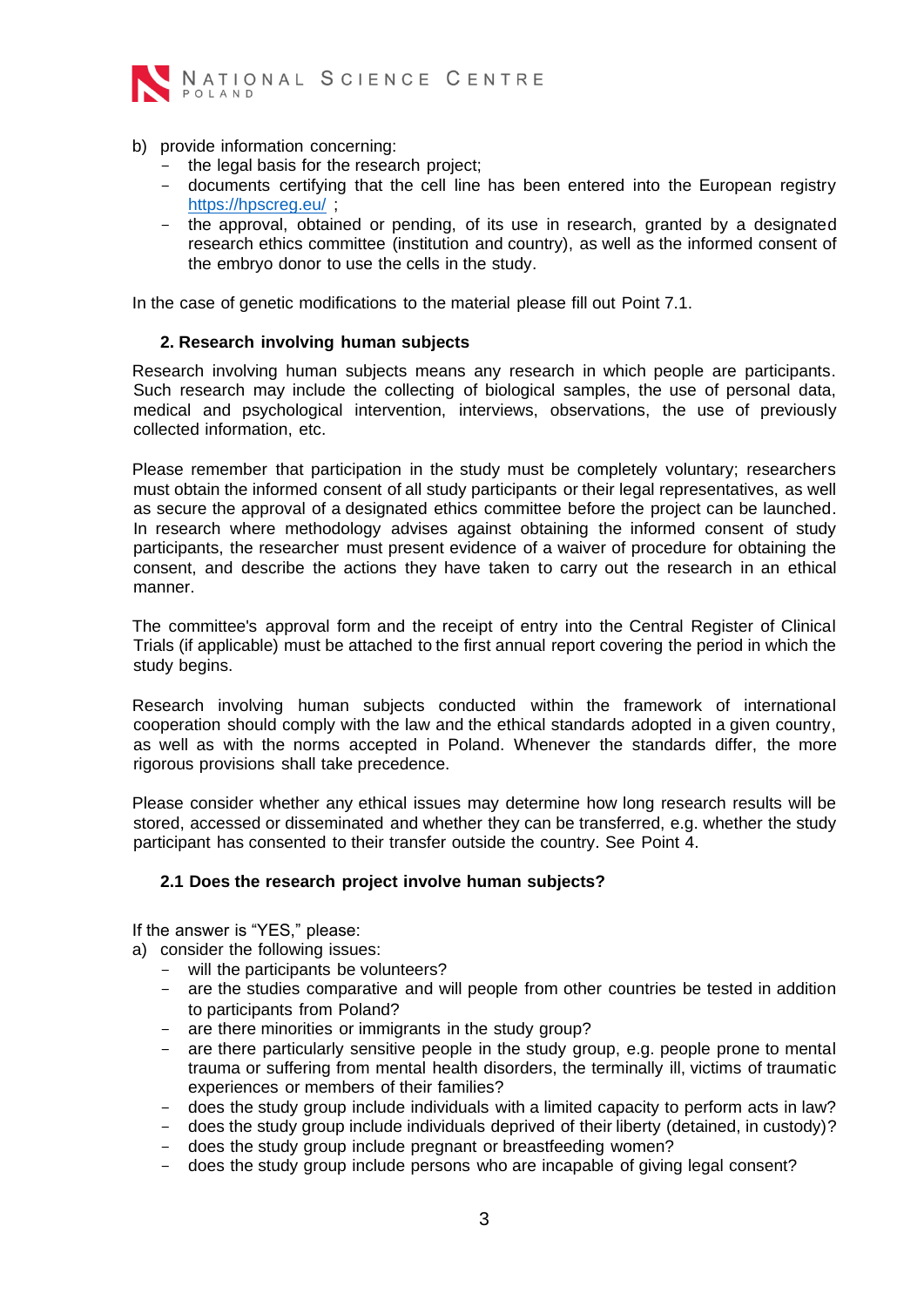

- does the study group include minors? Will they draw direct advantage from the research project?
- do the participants include individuals who will act as the study or as the control group in the medical experiment? See Point 2.3;
- will the samples and data collected in the study be anonymised or pseudonymised for the purposes of future use? See Point 4;
- does the informed consent form include information on the future use of samples, material and personal data? See Point 4;
- does the informed consent of the study participant include information on the possibility of withdrawing from the trial at any time and without any consequences?
- how will research material and data (including personal data) be stored and secured? See Point 4.
- b) provide information concerning:
	- the informed consent, obtained or pending, of study participants to participation in the project (including minors older than sixteen) and its form (e.g. written, oral, registered);
	- where methodology advises against obtaining the informed consent of study participants: steps and procedures the researcher has taken to carry out the research in an ethical manner;
	- the approval, obtained or pending, of a designated bioethics committee or research ethics committee of the country concerned (institution and country);
	- the mode and form (e.g. written, oral) of informing study participants of the objective and nature of the experiment as well as possible risks associated with their participation in the study;
	- the consent, obtained or pending, of the statutory representative and the minor, in accordance with the principles laid down in Article 25 of the Medical Profession Act of 5 December 1996, concerning the requirement of obtaining consent for the medical experiment from the subject.

# **2.2 Does the research project involve any active physical or psychological intervention affecting study participants?**

If the answer is "YES," please:

a) consider the following issues:

- does the study involve invasive techniques, e.g. biopsy, contrast agent, transcranial magnetic stimulation?
- will samples of material be taken by non-invasive methods, e.g. urine, or saliva?
- does the study involve a deliberate modification of human behaviour, using, for instance, techniques such as different types of interventions, cognitive training, psychotherapy, etc. (this also applies to situations where the intervention is expected to benefit the patients, e.g. improve their memory)?
- does the study address controversial issues or topics that require particular tact and caution?
- is the study long, tiring and physically or mentally taxing?
- has the researcher planned for the procedure to include methods of debriefing after the events in which the study participants took part?
- has the researcher planned for assistance to study participants in the event of crisis, including the releasing of emotional load?
- b) provide information concerning:
	- the kind of medical intervention, the kind of sampled biological material or the psychological intervention method;
	- the potential procedure for debriefing or waiver of it (if applicable);
	- the ways to minimise study risk for the study participants.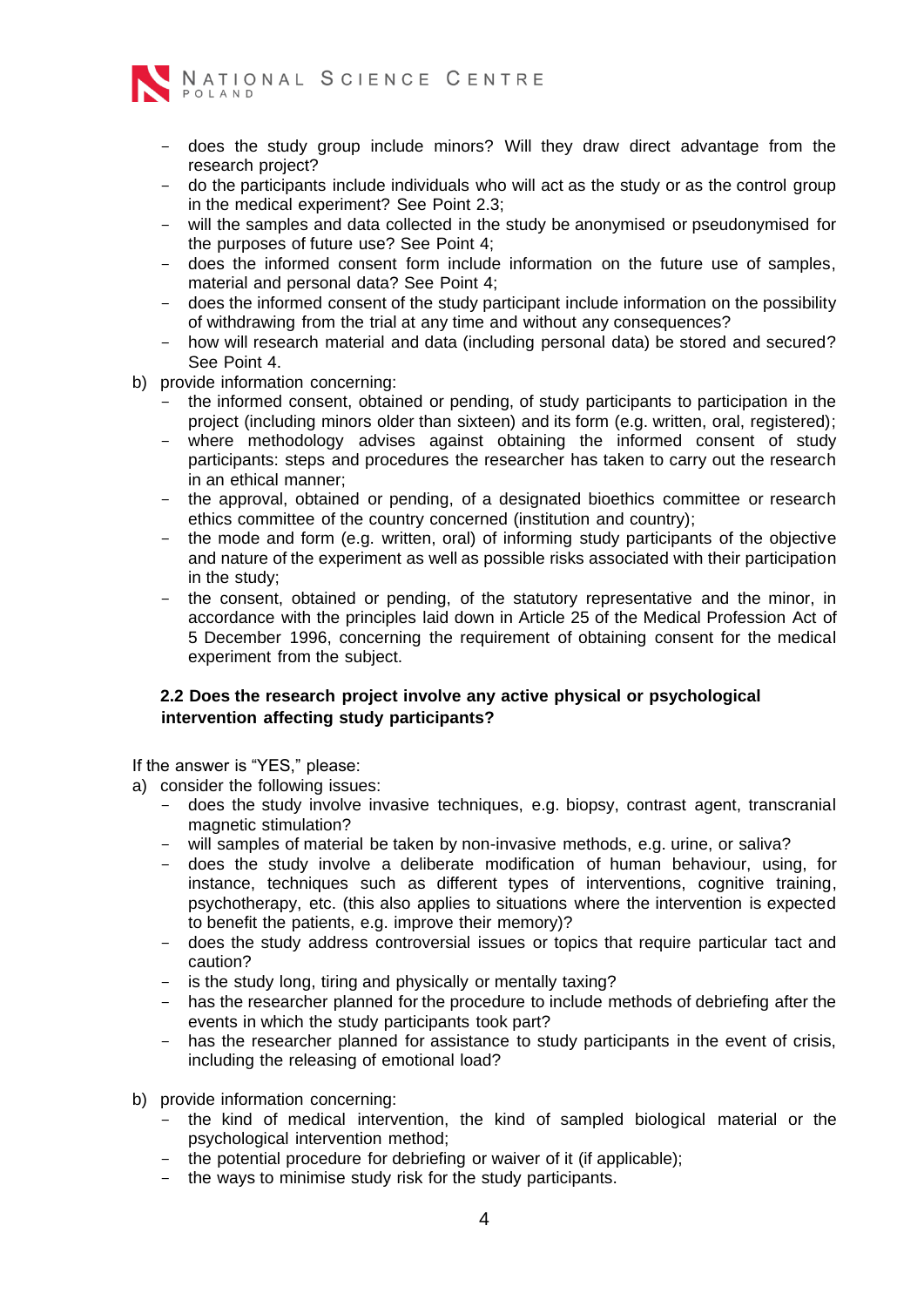

### **2.3 Does the study use human genetic material? Does your research involve processing of genetic information?**

Genetic data are treated as special personal data, protected in accordance with Article 4 (13) of the General Data Protection Regulation (hereinafter referred to as "GDPR"), understood as personal data relating to the inherited or acquired genetic characteristics of a natural person which give unique information about the physiology or the health of that natural person and which result, in particular, from an analysis of a biological sample from the natural person in question.

If the answer is "YES," please:

- a) consider the following issues:
	- does the researcher have the informed consent (obtained in the framework of earlier research) of all study participants to the use of their samples in future genetic research? See Point 4;
	- has the researcher obtained the approval of the bioethics committee (institution and country), including for genetic research procedures planned within the framework of the project?
	- how will genetic data protection be guaranteed at every stage of the project?
- b) provide information concerning:
	- the approval, obtained or pending, of a bioethics committee, in accordance with the Medical Profession Act of 5 December 1996;
	- the informed consent, obtained or pending, of all study participants.

### **2.4 Is the study a medical experiment within the meaning of the Medical Profession Act of 5 December 1996 (Journal of Laws of 2018, item 617, as amended)?**

It should be kept in mind that a medical experiment with human subjects may only be conducted as long as it is positively reviewed by an independent bioethics committee. This means that the study must be carried out in the previously approved way; any changes (e.g. in the kind or amount of sampled material or the sampling venue) likewise require prior committee approval.

If the answer is "YES," please:

a) consider the following issues:

- is the medical experiment designed for the purposes of research or treatment?
- does the medical experiment constitute a clinical trial? See Point 2.5; is the study a single or a multicentre trial?
- how will the participants be recruited?
- who will be in charge of their recruitment?
- is there a need to recruit healthy subjects for a control group?
- is the study a medical experiment with the use of biological material taken from living persons, within the meaning of the Medical Profession Act of 5 December 1996? See Point 3;
- is the study a medical experiment with the use of biological material taken from deceased persons (sampled when the subjects were still alive)? See Point 3;

b) provide information concerning:

- the study centres (for multicentre trials);
- the informed consent, obtained or pending, of study subjects to participation in the medical experiment or the use of their separated body fragments or biological material in research;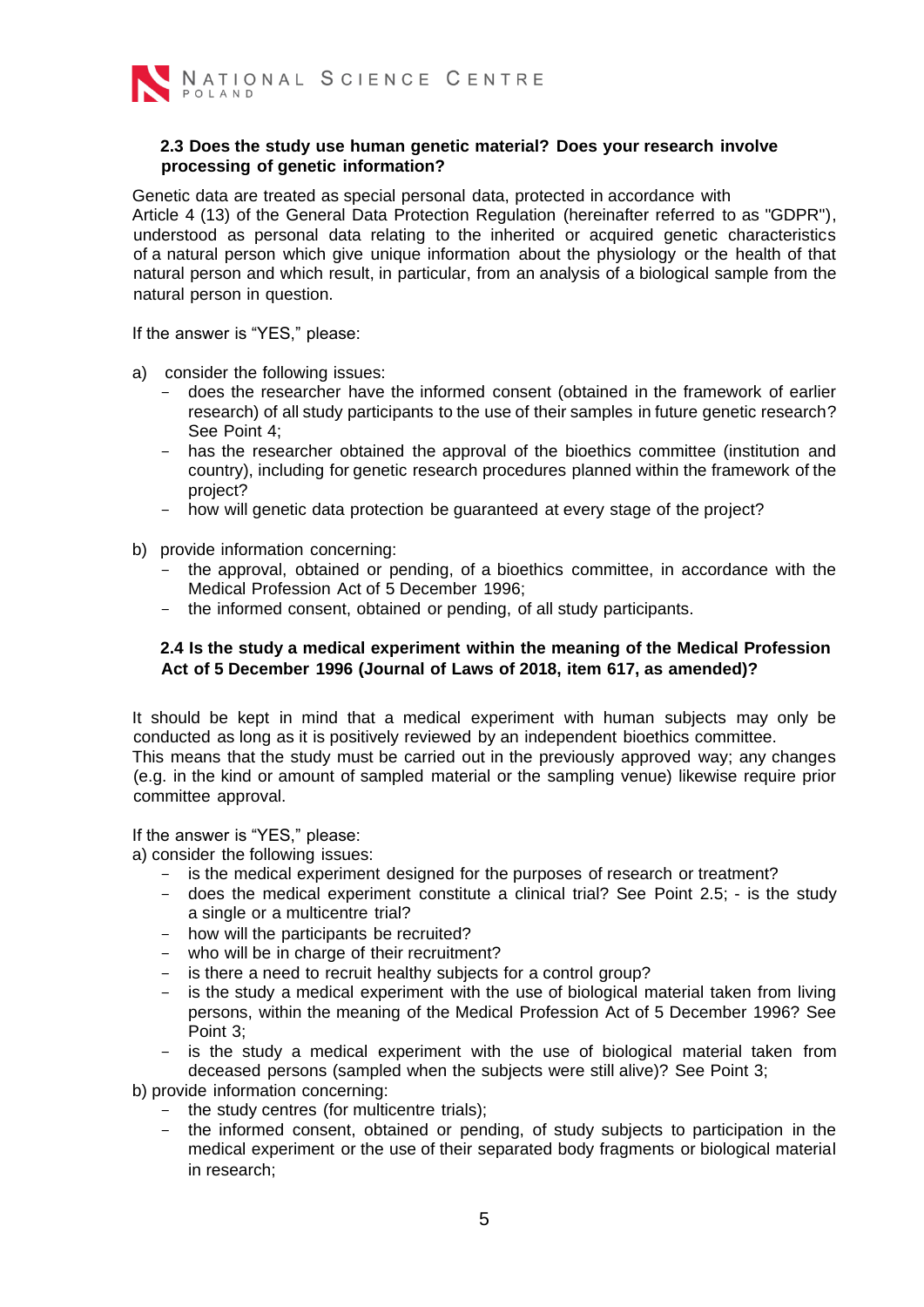- the approval, obtained or pending, of the bioethics committee, in accordance with the Medical Profession Act of 5 December 1996 (applicable to medical experiments with human subjects or research on human genetic material).

**2.5 Does the research project include applicable non-commercial clinical trials that must be registered in the Central Register of Clinical Trials (https://www.clinicaltrialsregister.eu/), in accordance with the Pharmaceutical Law of 6 September 2001 (Journal of Laws of 2017, item 2211, as amended) and the Act on medical devices of 20 May 2010 (Journal of Laws of 2017, item 211, as amended)?** 

If the answer is "YES," please:

a) consider the following issues:

- is the study a single or a multicentre trial?
- how will the participants be recruited?
- is there a need to recruit healthy subjects for a control group?
- b) provide information concerning:
	- the non-commercial nature of the trial (in a separate section of the proposal form describe a detailed justification that the research including clinical trials related to a medicinal product or a medical device is of non-commercial nature);
	- the study centres (for multicentre trials);
	- the informed consent, obtained or pending, of all study participants;
	- the approval, obtained or pending, of a bioethics committee (institution and country), in accordance with the Medical Profession Act of 5 December 1996;
	- registration of the study in the Central Register of Clinical Trials.

#### <span id="page-5-0"></span>**3. Human cells/tissues**

This section covers information on research involving the procurement, production or use of human cells or tissues (except those of embryonic origin, see Point 1), including genetically modified cells or cell lines taken from commercial sources (biobanks), sampled during the research project, obtained from research conducted at other centres, or from the entity's own repositories. In this section please account also for research carried out on biological material taken from human remains. Research on biological material taken from human remains may be carried out on the condition that the deceased person has expressed their informed consent while alive.

### **3.1 Does the proposed research use commercially available human cells or tissues, other than those indicated in Point 1 (e.g. cell lines)?**

- a) consider the following issues:
	- will the project use human stem cells other than embryonic stem cells?
	- will the cells or tissues be sourced from biobanks in Poland, e.g. the Polish Stem Cell Bank?
	- will the cells or tissues be sourced from biobanks outside Poland (countries)?
	- will the project use human cell lines, including genetically modified cell lines, purchased in a cell bank such as ATCC, ECACC?
	- are the researchers involved in the research project already in possession of the cells (cell lines) or tissues to be used in the study or will the cells (cell lines) or tissues used in the study be purchased within the framework of the project?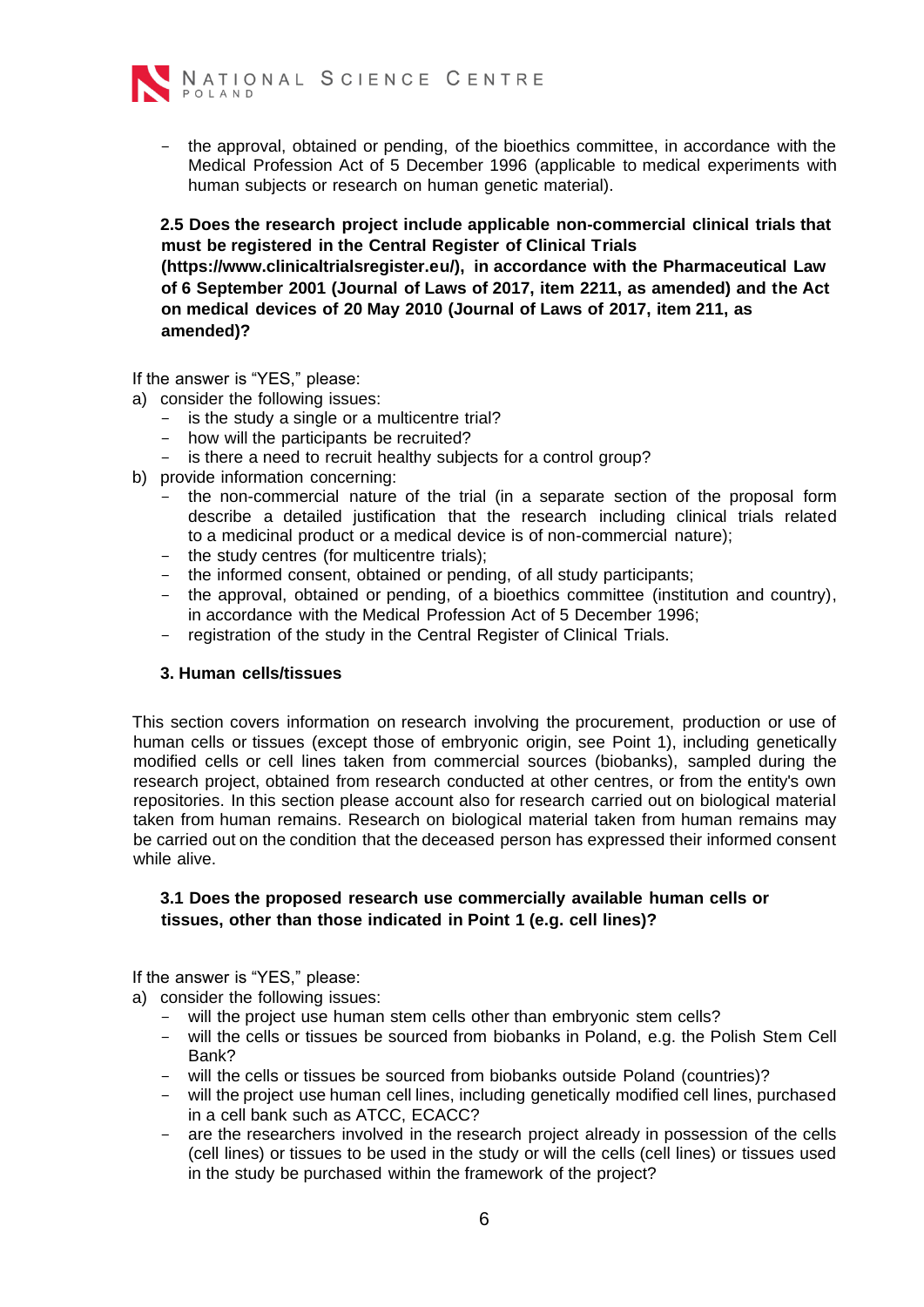

- how long will the material be stored and how will it be discarded once the project has been finished?
- b) provide information concerning:
	- origin of the material (name of the provider);
	- the authenticity certificates (institution and country) or the method for confirming the authenticity of cells, cell lines or tissues.

**3.2 Does the research project use human biological samples taken within the framework of the project, or from another project, or received from noncommercial sources (i.e. laboratories, other institutions)?** 

- a) consider the following issues:
	- will the cells or tissues be taken directly from study participants during the performance of project tasks? See Point 4;
	- will the study be conducted on cells or tissues sourced from another project, lab or entity in Poland or abroad? See Points 4 and 6;
	- will stem cells be derived from the project or will new cell lines be created in the project? See Point 4;
	- will the study use biological material taken from organs removed from the human body or medical waste tissue (e.g. amputated limbs, placenta, skin)? See Point 4;
	- will the study use biological material taken from deceased persons (sampled while they were still alive)?
	- will the study use biological material taken from human remains? See Point 4;
	- will the biological material be isolated for immediate use in the project or stored for future research purposes? See Point 4;
- b) provide information concerning:
- the origin of cells or tissues, e.g. directly from the donor, from the entity's own repositories (institution and country);
- the name of the institution from which the material will be taken (if different from the research entity);
- material sampling procedures, including storage time and conditions;
- the informed consent, obtained or pending, of donors to the procurement, use and storage of their biological material for research purposes, including their secondary use, as well as the handling of medical waste, along with the identification of the tissue owner;
- the approval, obtained or pending, of a designated bioethics committee (institution and country) for the procurement or use of biological material for research purposes (its scope must fall within the scope of the informed consent granted by the donor);
- material anonymisation or pseudonymisation method (if applicable); See Point 4;
- the agreement (institution and country), signed or pending, on the transfer of reagents or biological material and personal data between institutions (e.g. *Material Transfer*  Agreement and Data Transfer Agreement<sup>1</sup>) or other documents certifying official research cooperation (if applicable).
- data, obtained or pending, on the informed consent expressed by the deceased while alive for the post-mortem use of their biological material for research purposes (if applicable);

<sup>&</sup>lt;sup>1</sup> A Material Transfer Agreement is an agreement between institutions that regulates the scope of research cooperation involving the transfer of reagents or biological material and personal data, on the strength of which the recipients may use them for t heir own research purposes. The document outlines the rights of the donor and the recipient, especially those relating to propert y, patents and intellectual copyright. The agreement should be signed by the representatives of both institutions before the reagents and samples are dispatched. If the material to be transferred is of human origin, the document should also contain informati on on the approval obtained from appropriate ethics committees and the informed consent of donors or study participants, includ ing consent to the transfer of these materials beyond the country's borders.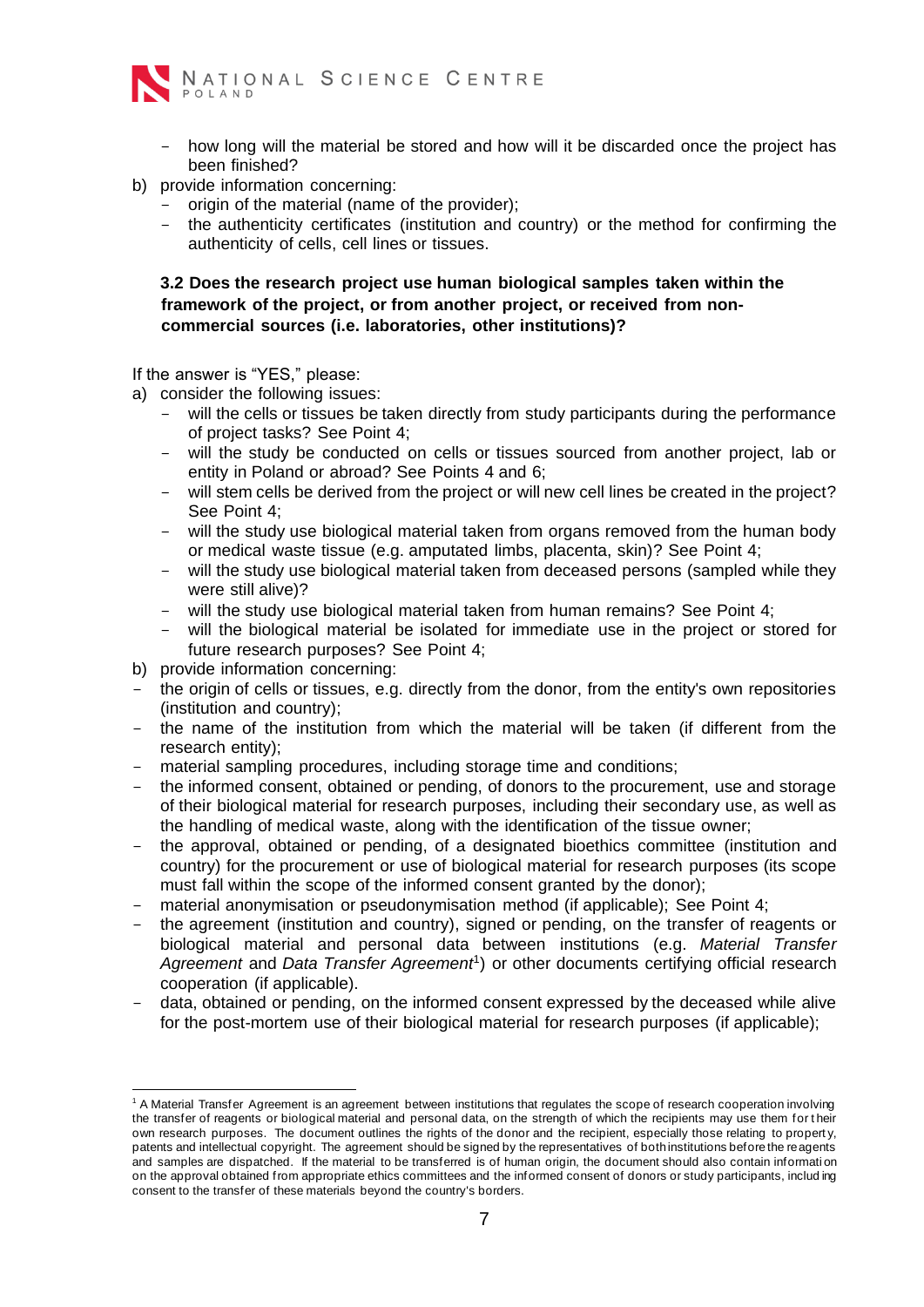

- data, obtained or pending, on the decision of the appropriate prosecutor, in accordance with Article 4 of the Regulation of the Minister of Justice of 30 October 2007 (if the material was taken during a forensic post-mortem);
- the decision, obtained or pending, of the starost to hand over unidentified human remains for research purposes, in accordance with Article 10 (2) of the abovementioned Cemeteries and Burial Act of 31 January 1959 (Journal of Laws of 1959, no. 11, item 62, as amended) (if applicable).

Where cells or tissues are to be transferred from a non-EU country, please indicate the legal basis for such transfer. See Point 6.

In the case of genetic modifications to the material please fill out Point 7.1.

### <span id="page-7-0"></span>**4. Personal data**

This section covers information on all personal data, regardless of the way in which they are collected, processed, organised, used and stored.

In accordance with Article 4 (1) of the GDPR, personal data means any information relating to an identified or identifiable natural person ("data subject"). Such identifiers may be in particular:

- a name, an identification number, location data, an online identifier;
- one or more factors specific to the physical, physiological, genetic, mental, economic, cultural or social identity of that natural person.

Information that does not fall within the purview of the General Data Protection Regulation (GDPR) includes anonymous data, or data anonymised in such a way that the data subject cannot be identified anymore (or at all), and the data of deceased persons.

When creating the provisions on the procurement, processing and storage of personal data contained in the informed consent form, please take into account Article 5 (e) of the GDPR, which allows personal data to be kept in a form which permits identification of data subjects for longer than is necessary for the purposes for which the personal data are processed. Importantly, the provisions should include informed consent to the transfer of personal data beyond the research-conducting institution, including to other EU and non-EU countries.

# **4.1 Does the research involve personal data processing?**

- a) consider the following issues:
	- will the collected or processed personal data belong to the special category, i.e.
	- concerning health, genetic information, intimate life, political views, ethnicity or religious beliefs?
	- will the project collect, process, use or store biometric, genetic or health data?
	- will the project involve continuous surveillance or observation of study participants, e.g. audio or video recording, monitoring, geolocation or other data processing methods that may infringe on their personal rights and freedoms?
	- will the personal data be anonymised<sup>2</sup>?
	- will the personal data be pseudonymised<sup>3</sup>?

<sup>&</sup>lt;sup>2</sup> Anonymisation is a process involving the irreversible removal of all information allowing the data subject to be identified by the data controller or a third party. Anonymised data are no longer treated as personal data because they do not allow specific data subjects to be identified.

<sup>&</sup>lt;sup>3</sup> Pseudonymisation – refers to the processing of personal data in such a way that the data can no longer be attributed to a specific data subject without the use of additional information, provided that such information is kept separately and subject to technical and organisational measures to ensure non-attribution to an identified or identifiable person. Pseudonymised personal data continue to constitute personal data within the meaning of GDPR provisions.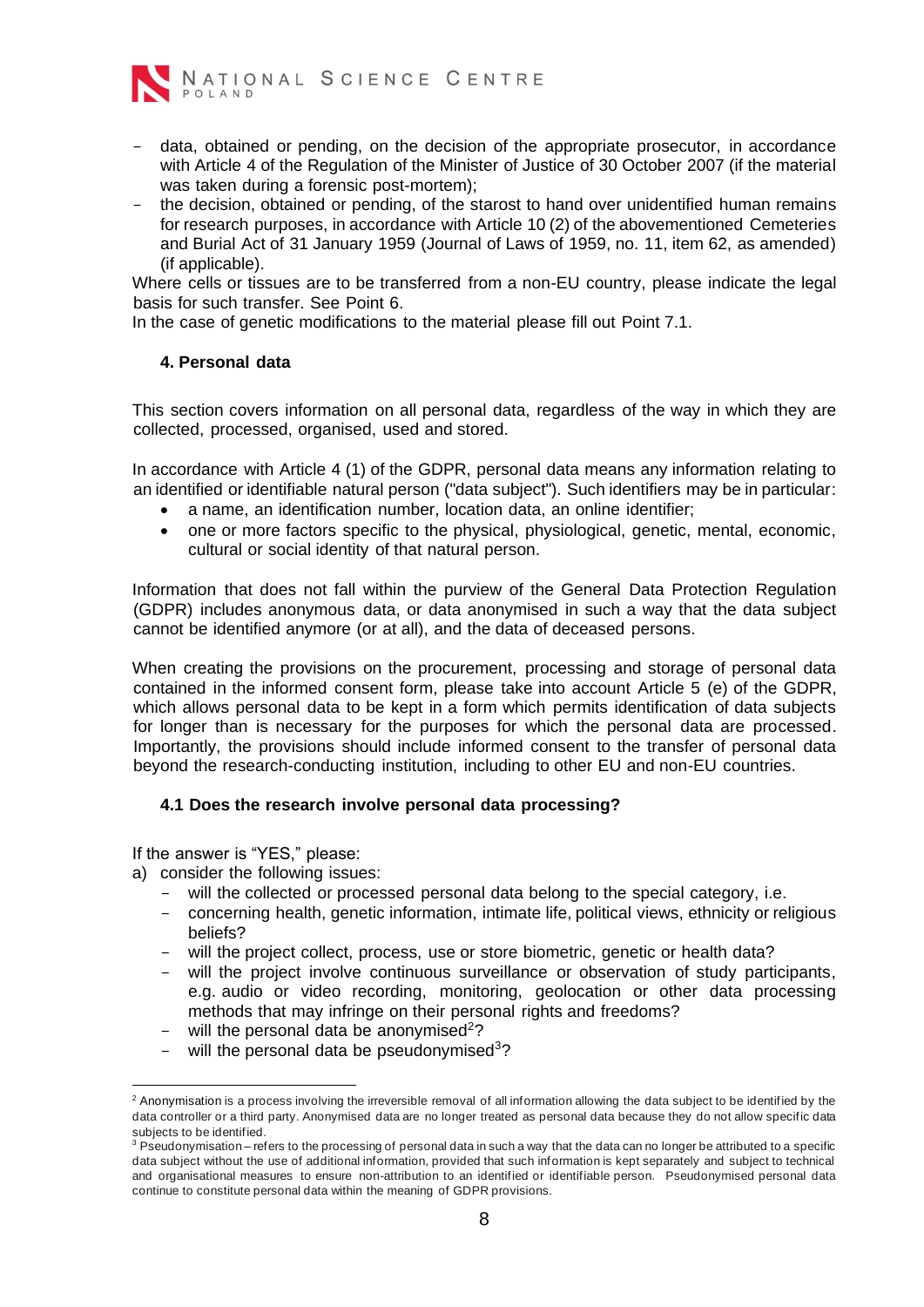

- b) provide information concerning:
- the kind of collected personal data and method of their protection;
- the justification for the processing of the special category of personal data;
- the method used for the anonymisation or pseudonymisation of personal data or the reasons why the data cannot be anonymised or pseudonymised; - the personal data risk assessment.

# **4.2 Does your research involve further processing of personal data (secondary use) from other sources outside the research entity?**

If the answer is "YES," please:

- a) consider the following issues:
	- does the collection of personal data require the approval of the data administrator?
	- are the data anonymised or pseudonymised?
	- do the personal data come from publicly available sources?
	- will personal data be exported to non-EU countries?
	- will personal data be imported from other EU or non-EU countries?
- b) provide information concerning:
	- type and origin of the personal data obtained (country, institution);
	- justification for the processing of personal data obtained from outside the research entity;
	- the compliance of personal data collection with the domestic law in force in the country where the data were acquired;
	- the method used for the anonymisation or pseudonymisation of personal data or the reasons why the data cannot be anonymised or pseudonymised;
	- the consent of the data administrator to their processing by the research entity;
	- a declaration that the personal data are publicly available and may be used in the project;
	- the consent for the transfer of personal data outside of (or to) the research institution, including to or from the EU or non-EU countries.

Personal data processing requires the free and informed consent of study participants (or their legal representatives). In accordance with the principle of minimising the use of personal data, no data should be collected that are not necessary for the proper documentation of the research project. Researchers should cooperate closely with the Data Protection Inspector at the research entity in order to ensure compliance with the personal data protection provisions when handling the data of study participants, as well as project staff.

#### **5. Animals**

<span id="page-8-0"></span>This section covers experiments on animals or research that involves the production or use of animal cells or tissues (including embryonic and larval material) taken from commercial sources, sampled during the research project, obtained from research conducted at other centres, or from the entity's own repositories (biobanks).

If the study includes genetically modified animals or cell cultures derived from genetically modified animals, also fill out Point 7.1.

Animal research conducted within the framework of international cooperation should comply with the law and the ethical standards adopted in a given country, as well as with the norms (including those pertaining to animal welfare) accepted in Poland. Whenever the standards differ, the more rigorous provisions shall take precedence. If animal biological material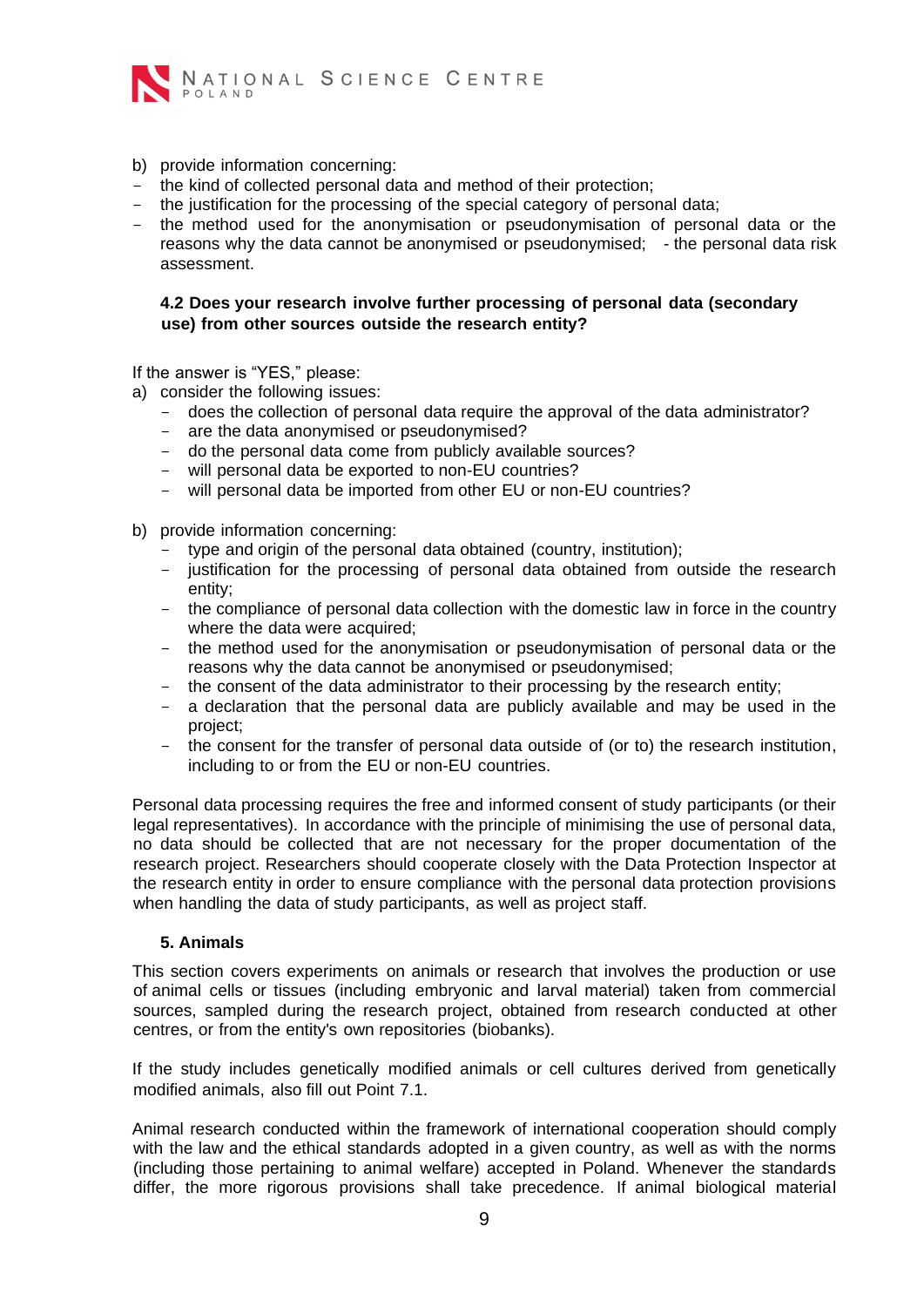

is transferred from another research entity, including a foreign-based institution, the same principles shall apply as in the case of human biological material (see Point 3).

The approval of a local animal research ethics committee and the consent of the Minister ofEnvironment to the contained use of GMOs and other permits by appropriate authorities should be attached to the annual report covering the period during which the animal research project was launched.

### **5.1 Does the research use vertebrates or cephalopods?**

If the answer is "YES,"

a) consider the following issues:

- will the research use laboratory animals?
- will the research project use adult specimens, larval or embryonic forms?
- will the research project use primates? will the research project use livestock?
- will the research project use free-living (wild) animals?
- will the research involve species under strict protection in accordance with the Regulation of the Minister of Environment of 6 October 2014 on animal species protection? See Point 7.2;
- will the research involve alien species of animals, qualified by the Minister of Environment as animals which upon release may pose a threat to native species or habitats?
- does the project plan for the use of animals from commercial sources or from the entity's breeding centres?
- does the project plan for the use of animals from other institutions within the framework of research cooperation (institution and country)?
- b) provide information concerning:
	- the origin of animals, e.g. the name of their provider or donor;
	- the approval, obtained or pending, of the local animal research ethics committee (institution and country);
	- the permission, acquired or pending, of the Regional Director for Environmental Protection or the Director-General for the Environmental Protection (if applicable);
	- persons responsible for experiments on animals.

# **5.2 Does the research involve the use of animal biological specimens (such as blood, urine, etc.)?**

In research projects using biological material, special care should be taken to take measures that minimise the pain, suffering, distress or permanent bodily injury inflicted on research animals. If death cannot be avoided, the research procedure should be planned and carried out in such a way as to cause the death of as few animals as possible and reduce the time and severity of their suffering to the minimum.

If the answer is "YES," please provide information concerning:

a) the animal species;

- the type of sampled biological material, the sampling method;
- derived cell lines (If applicable);
- the source of biological material, e.g. tasks performed within the framework of the project, the entity's own repositories, name of the donor institution, country of origin;
- the agreement, signed or pending, on the transfer of biological material between institutions (*Material Transfer Agreement*) (if applicable).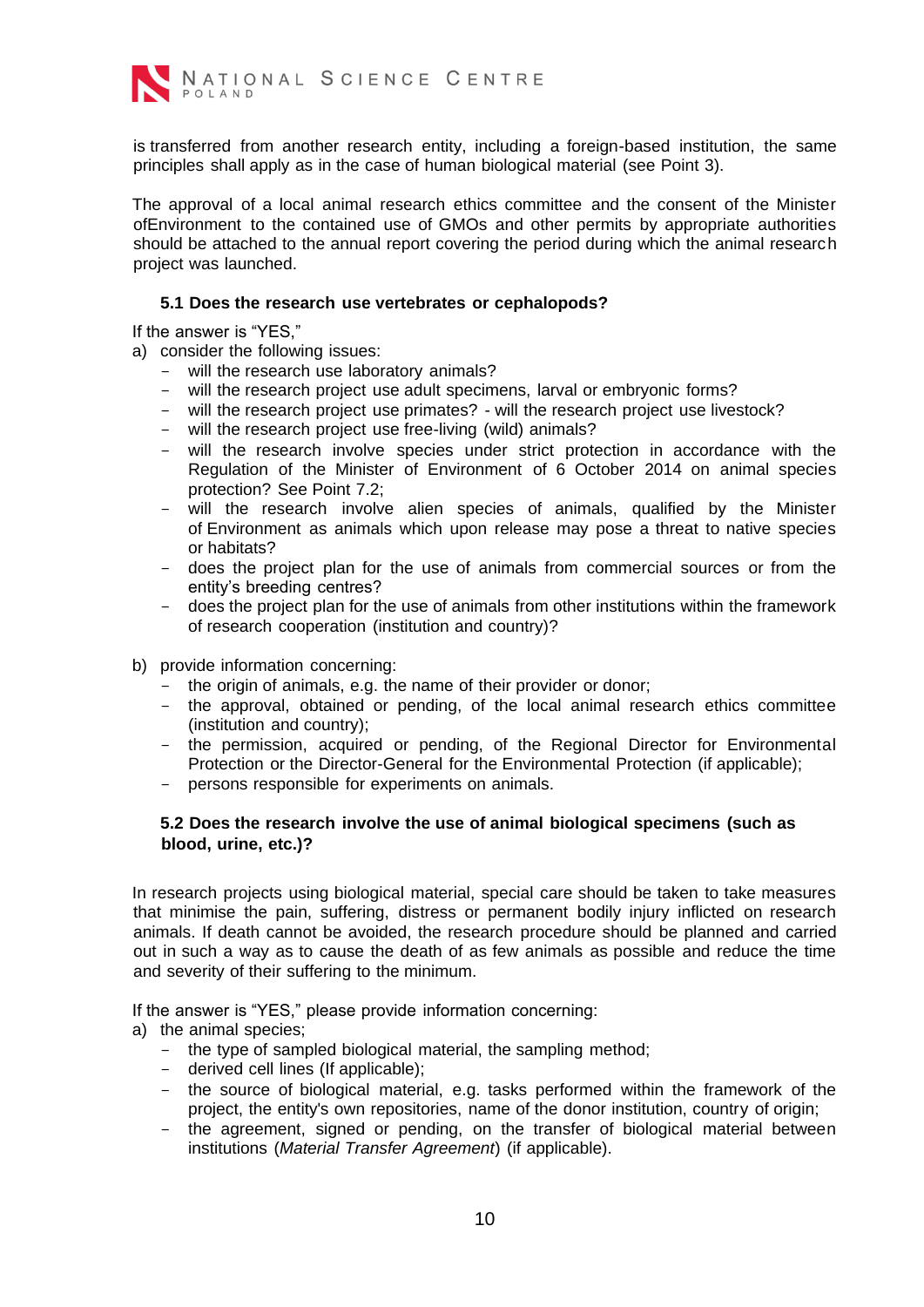

### **5.3 Does the research use commercially available animal tissues or cells, or cell lines?**

If the answer is "YES," please provide information concerning:

- the type of cells or tissues; the origin of cell lines or tissues, e.g. the country of origin of the biological material and the name of its provider;
- the authenticity certificates or the method for confirming the authenticity of tissues or cells.

### **6. Scientific collaboration with non-EU countries**

<span id="page-10-0"></span>This section concerns research conducted in cooperation with non-EU countries, including studies:

- carried out, in part or in full, in non-EU countries;
- involving participants from outside the EU;
- involving material exported to or imported from non-EU countries.

Research conducted outside the European Union, irrespective of the domestic law of the country in question, must first and foremost comply with the legal and ethical standards accepted in Poland. The project must also ensure compliance with the provisions of international declarations signed by the countries in question, such as, e.g. the Nagoya Protocol, Convention on Biological Diversity and, in the case of low- and medium-income countries, best practices laid down in the Global Code of Conduct for Research in Resource-Poor Settings" [\(www.globalcodeofconduct.org\),](http://www.globalcodeofconduct.org/) adopted by the National Science Centre.

When using resources imported from non-EU countries, especially human or animal material, protected plant and animal species, human remains or historical artefacts, researchers should take care to respect the cultural traditions of their country of origin and create opportunities for mutual gains from the scientific and technological progress achieved thanks to the research project. This is particularly important when the research is conducted in low- and mediumincome countries (as defined by the World Bank), in the case of which special attention should be paid to the involvement of local research groups, study participants and stakeholders in the entire research process (from planning to the publication of research results), obtaining feedback and evaluation of the research that has been completed.

# **6.1 May activities related to research in countries outside the EU constitute a risk of raising ethical concerns?**

- a) consider the following issues:
	- are activities acceptable in terms of research ethics applicable in these countries?
	- may activities result in a stigmatisation, incrimination, discrimination or other violation of personal rights of study participants?
	- may activities result in a violation of the local community's interest?
	- have any measures been taken to protect the personal rights of study participants or local communities?
	- do the study participants understand the information disclosed to them?
	- have the local research groups, study participants and stakeholders been involved in the development of the project and, if justified, preparation of the report on research results as co-authors?
	- is any research-related feedback expected from the study participants and stakeholders?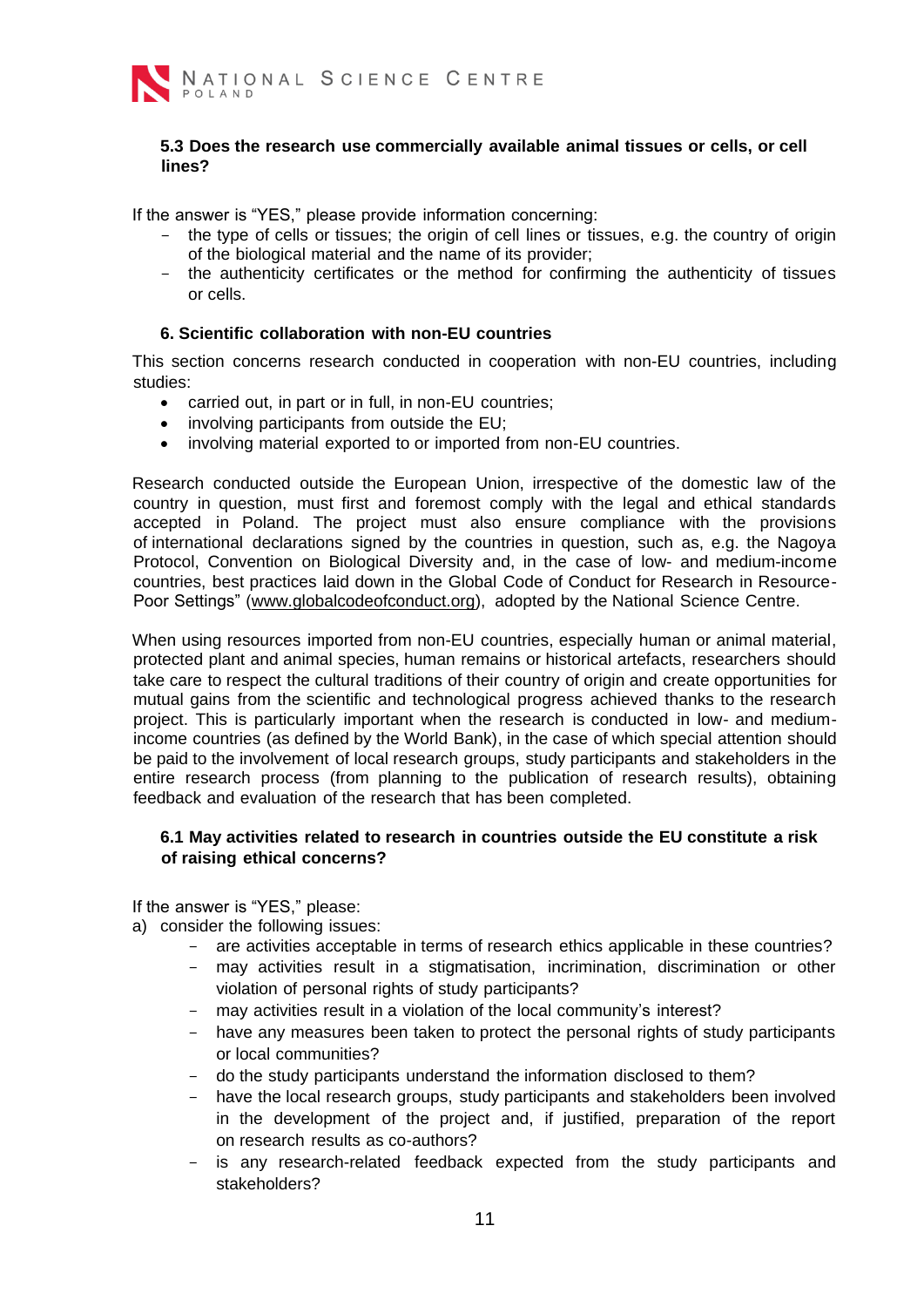

- are the investigators intending to make any effort to avoid exposing the study participants (including, in particular, communities with limited access to health care and medical services) to the risks of pandemic, epidemic and other threat to public health?
- b) provide information concerning:
	- the ethical dilemmas involved in the implementation of the research project in non-EU countries;
	- the risk and benefit analysis concerning the cooperation;
	- a confirmation that the research project can be conducted in non-EU countries in accordance with their domestic laws and ethical standards.

**6.2 Will the research use local human, cultural or natural resources, e.g. human beings, animals, plants, human or animal genetic material, human remains, historical artefacts, protected plant or animal species, endangered fauna or flora samples etc.?** 

If the answer is "YES," please provide information concerning:

- the type of local resources to be used in the research project;
- the approval, acquired or pending, of an appropriate ethics committee (institution and country), especially if the research project involves human genetic material (if applicable);
- compliance with the provisions of the Nagoya Protocol to the Convention on
- Biological Diversity, in the case of research on genetic material (if applicable);
- the agreement confirming the establishment of research cooperation with the foreign research institution/institutions;
- the permission, acquired or pending, of appropriate state authorities for the use of local cultural or natural resources, e.g. archaeological or historical artefacts, protected plant or animal species. See Point 8.

# **6.3 Will the research require the importing of any material from outside the EU or the export of any material outside the EU?**

For information on the transfer of human cells or tissues, see Point 3; for data transfer, go to Point 4.

- a) If the answer is "YES," please provide information concerning:
	- the kind of imported material;
	- the kind of exported material;
	- the agreement (institution and country), signed or pending, on the transfer of material, including biological material and personal data, between institutions (e.g. Material Transfer Agreement and Data Transfer Agreement) or other documents that certify the establishment of official research cooperation (if applicable);
	- the permission, obtained or pending, for the export of the material to non-EU countries (if applicable);
	- the permission, obtained or pending, of appropriate authorities for the importation of the materials in question (e.g. human remains, artefacts) to Poland (if applicable), specifying the materials in question and naming the approving institution;
	- the permission for the export of the materials from the Polish institutions (if applicable).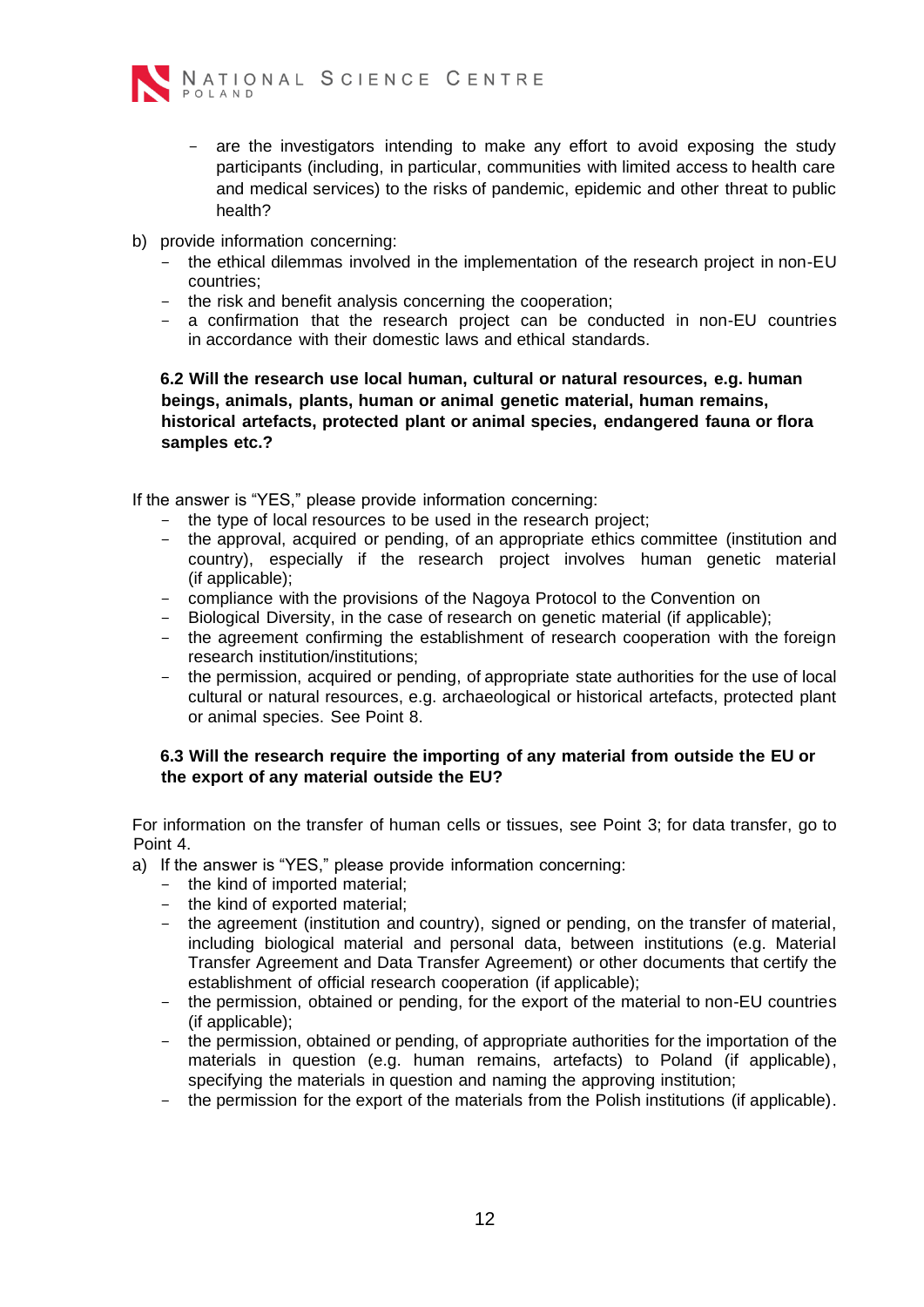

### **6.4 If the research involves low- and/or medium-income countries, are benefitssharing measures foreseen?**

If the answer is "YES," please:

a) consider the following issues:

- will the research contribute to the development of local specialist knowledge?
- will the research contribute to the development of research infrastructure in the country concerned?
- will the research potentially contribute to the reduction of local highly-qualified staff (e.g. nurses, laboratory staff) to the minimum?
- will the research contribute to the distribution of results, data access, technology transfer or publication in the country concerned?
- will the research potentially benefit the local community (property resources, equipment)?
- have the local research groups been involved in the project development?
- will the research project be carried out in collaboration with the local research groups?
- does the research project provide for benefit sharing for the participating groups, transfer of the research results, remuneration, other products for the local community etc.?
- will the local co-investigators and experts be involved in the analysis and publication (as co-authors) of research results?
- b) provide information concerning:
	- the cooperating institution/institutions;
	- an intention to engage co-investigators in the research project and publication of research results;
	- direct benefits for the study participants or the local communities.

# **6.5 Could the situation in the country put the individuals taking part in the research at risk?**

If the answer is "YES," please

- a) consider the following issues:
	- will the research project be conducted in important places of religious worship?
	- will the research project be conducted in nature reserves, national parks or other sites of particular cultural importance for the local community?
	- will the research project be conducted in countries that are politically unstable? See Point 7.3;
	- may the research project expose study participants to any health risk, including in the context of a pandemic/ epidemic?
- b) provide information concerning:
	- the sources of potential risk;
	- the measures taken to eliminate the risk.

#### **7. Environment, health, safety (including genetically modified material)**

<span id="page-12-0"></span>This section covers research that may have a potentially negative impact on the natural environment, plants and/or animals, as well as the health and safety of researchers involved in the project.

### **7.1 Does the research involve the use of genetically modified microorganisms, organisms, tissues or cells (GMO, GMM)?**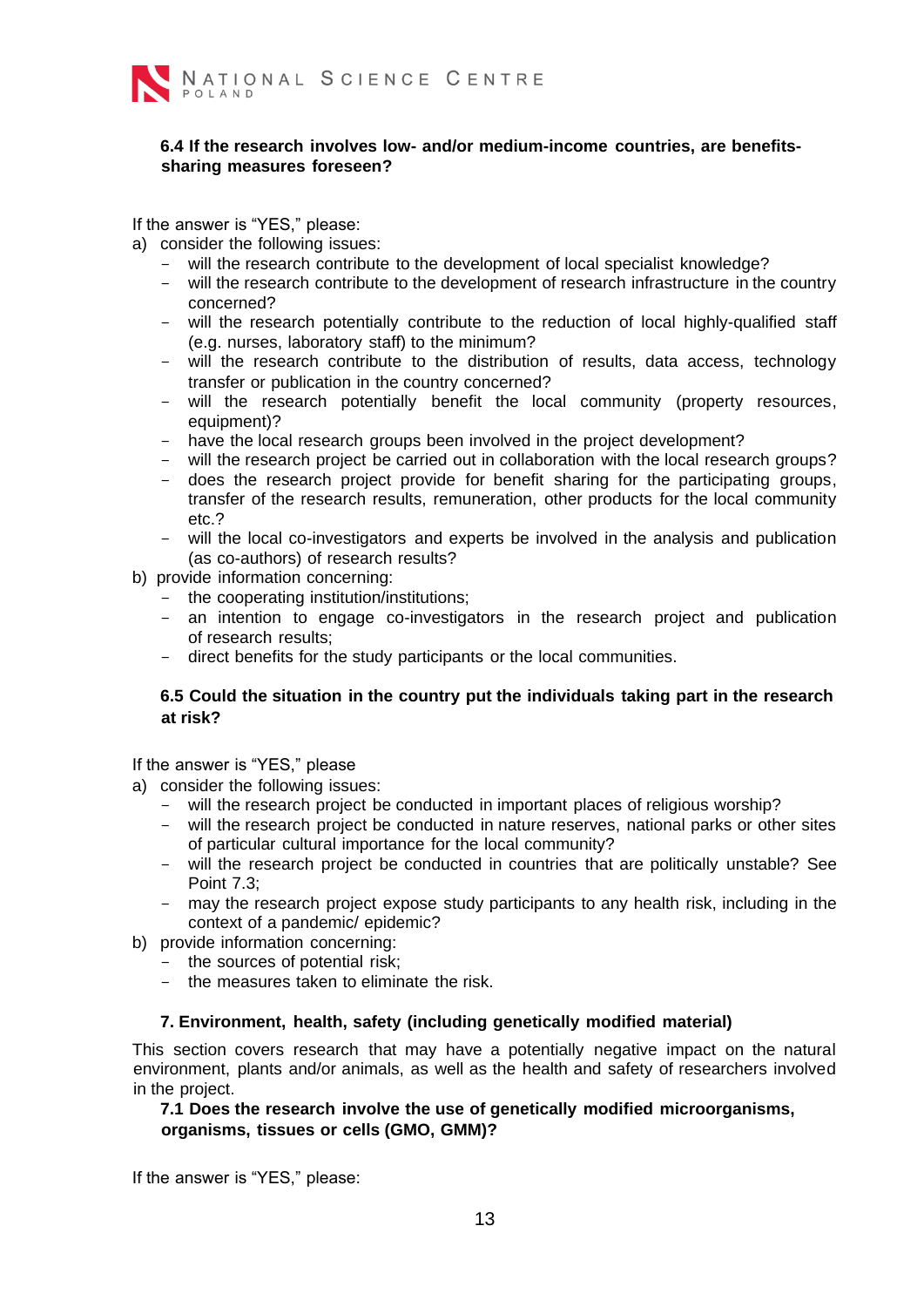

- a) consider the following issues:
	- does the research project use genetically modified microorganisms (GMMs) or organisms (GMOs)?
	- does the research use any cells, cell lines or tissues that have been genetically modified?
	- does the research project include introducing its own genetic modifications in the biological material?
	- into which category of the contained use of GMMs and GMOs do the microorganisms and organisms used in the research fall?
	- does the research project plan for the intentional release of GMOs into the environment?
	- what harmful consequences for humans, animals and plants can the GMOs and GMMs used in the research have?
- b) provide information concerning:
	- the characteristics of the type of GMMs or GMOs used in the project;
	- the assessment of environmental and human health risk in the case of research involving contained use of category III and IV GMMs;
	- the methods for preventing hazards and their potential effects;
	- the approval, obtained or pending, of the Ministry of Environment for the operation of a genetic engineering lab by the research entity;
	- the approval, obtained or pending, of the Minister of Environment for the contained use of GMOs or GMMs, or intentional release of GMOs into the environment under the research project.

### **7.2 Does your research deal with endangered fauna and/or flora and/or protected areas?**

If the answer is "YES," please:

- a) consider the following issues:
	- what category of protected areas is involved in the research project?
	- will the research project require the collection of material such as plants, fungi or animals in protected areas?
	- will the research project involve the collection of protected wild plants or fungi?
	- will the research project require the collection of fossils?
	- will the research project require the destruction of soils?
	- will the research project involve capturing or killing wild animals?
- b) provide information concerning:
	- the exemption, obtained or pending, from the bans referred to in Article 15 (1) of the Act on Environmental Protection of 16 April 2004 (if applicable);
	- the consent, obtained or pending, of the director of the national park or protected area to research activity (type of protected area, type of research material);
	- any possible risk run by research which affects the natural environment, animals or plants;
	- the lack of alternative solutions to the research project.

#### **7.3 Does your research involve the use of elements that may cause harm to humans, including research staff?**

If the answer is "YES," please:

a) consider the following issues:

- will the research project use hazardous chemicals?
- will the research project use hazardous physical factors?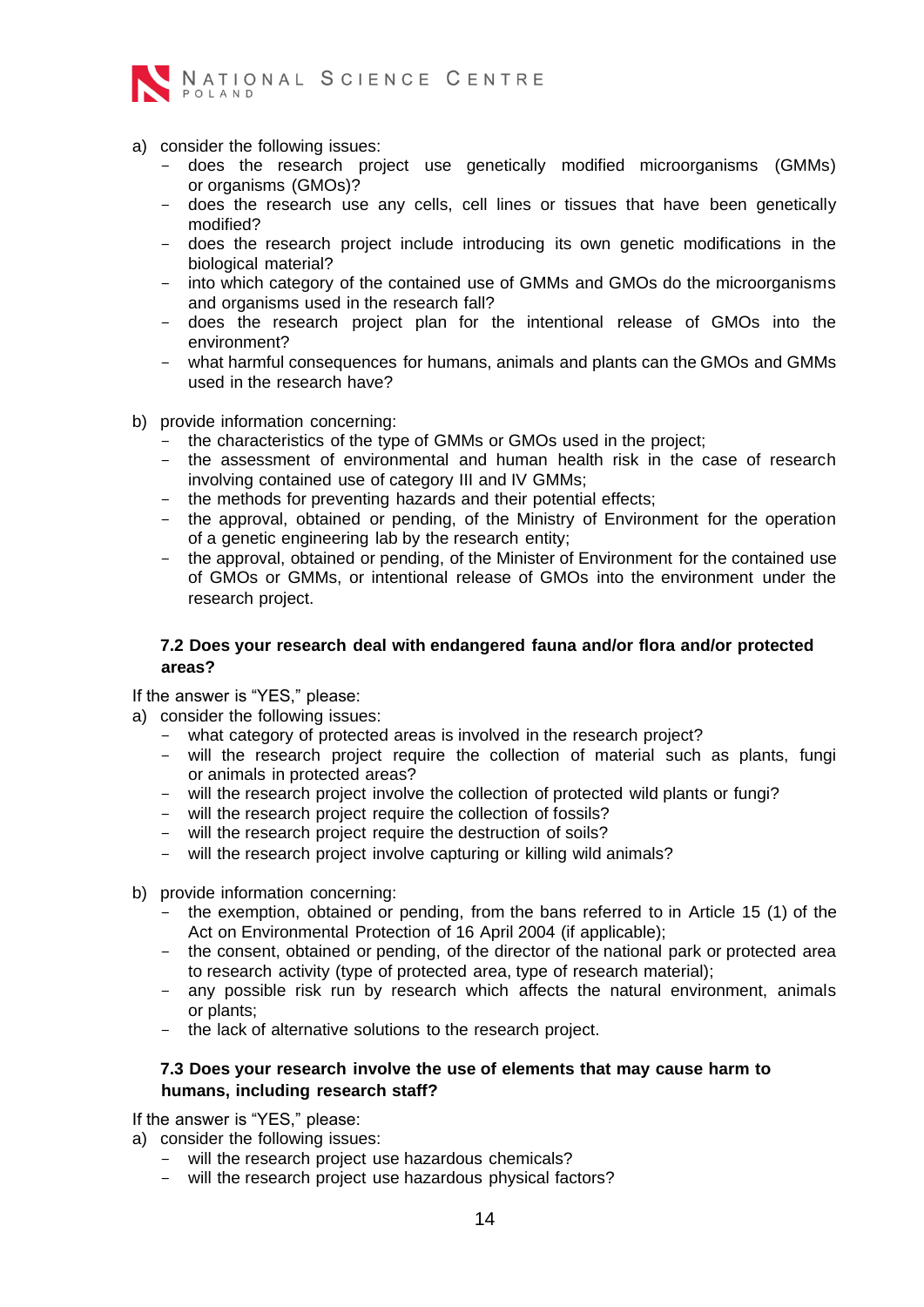

- will the research project involve biological material that may be hazardous for the research team, e.g. pathogens?
- do the researchers hold certificates from the providers of animals, biological samples or cell lines to confirm that they are pathogen-free?
- will the biological samples or cell lines be tested for pathogens (if applicable)?
- will the research project involve animals that pose a threat to human life and health?
- will the research project be conducted in countries with a high risk of tropical diseases?
- will the research project be conducted under difficult climatic or geographical conditions?
- will the research project be conducted in countries that are politically unstable?
- b) provide information concerning:
	- the categories of hazardous factors or conditions to which the research staff or study participants will be exposed;
	- the measures or steps taken to minimise the risk to research staff;
	- the anticipated risks of participation in the study and course of action in the event that the safety and health of study participants and staff are at threat, including information on the insurance of study participants and compensation to cover any potential damage that may result from the study (if any).

#### **8. Cultural heritage**

<span id="page-14-0"></span>This section concerns research that uses or affects the resources of cultural heritage, culturally protected areas, people inhabiting them, the natural environment and the animals and plants that are related to them.

When using the resources of cultural heritage, researchers should take care to respect the cultural traditions of their country of origin and create opportunities for mutual gains from the scientific and technological progress achieved thanks to the research project. This is particularly important when the research is conducted in low- and medium-income countries (as defined by World Bank).

# **8.1 Does the research involve the use of the resources of cultural heritage, including humans, flora and fauna, their material remains, material and immaterial cultural artefacts and areas protected for their cultural value? (YES/NO)**

If the answer is "YES," please provide information concerning:

- the type and characteristics of the resources of cultural heritage and culturally protected areas to be used in non-invasive research of cultural heritage;
- the type and characteristics of the resources of cultural heritage and culturally protected areas, and how the research project will affect those resources/areas; also, how it might affect their potential modification in the case of invasive research of cultural heritage;
- the type and characteristics of the samples to be used in specialist research using human and animal remains of historical value;
- the origin and manner of obtaining other research material;
- the consent, acquired or pending, of potential study participants to participation in the project or the reasons why such consent cannot be obtained (if applicable);
- the taking into account of the opinions, attitudes and customs of the current inhabitants of the culturally protected areas or the areas that house elements of the heritage included in the study (e.g. archaeological sites);
- the permission, acquired or pending, of appropriate state authorities (institution and country) for the use of local resources of cultural heritage or areas protected for their cultural value;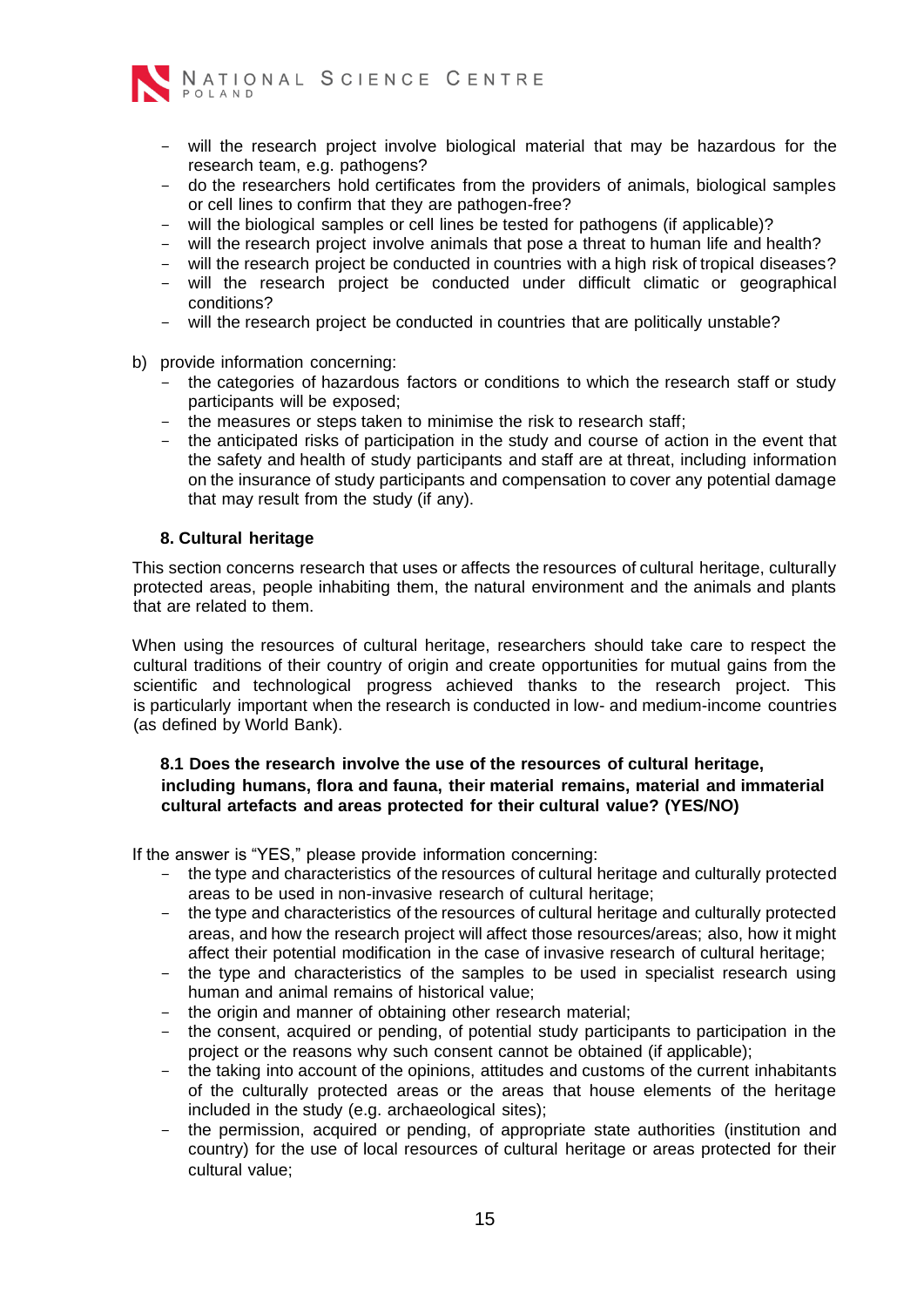

- the permission, obtained or pending, of appropriate authorities for the importation of material cultural artefacts to Poland.

#### <span id="page-15-0"></span>**9. Abuse and dual use**

### **9.1 Does the research use or produce a dual-use product (e.g. pathogens, software, technologies) with a potential application in civilian or military operations?**

Dual-use products are defined as goods, software or technology that can be used both for civilian and military purposes. Out of concern for international peace and security, the European Union has taken measures to control the export, transit and sale of dual-use products, as well as to prevent the dissemination of weapons of mass destruction.

If the answer is "YES," please:

- a) consider the following issues:
- if the goods or information resulting from the project require a licence in order to be exported outside the EU, in accordance with the EU Export Control Regulation No 428/2009?
- b) provide the following information:
- the category of goods placed on the checklist that forms annex I to the Council Regulation (EC) No 428/2009;
- the method for securing the licence for export outside the EU;
- the method for securing the permission to publish the results of research on the goods that meet the dual-use criterion.

### **9.2. Does your research output have the potential for malevolent/criminal/terrorist abuse?**

- a) consider the following issues:
	- can the materials, methods, technologies or knowledge resulting from the project be modified or enhanced in such a way as to harm people, animals or the environment?
	- can the materials, methods, technologies or knowledge resulting from the project be used in criminal or terrorist actions?
	- can the results of the research project concern issues that threaten human rights,
	- e.g. concern discrimination or stigmatisation?
- b) provide the following information:
	- abuse risk assessment (crime-related or endangering environment and/or people);
	- steps taken to prevent unethical use of the research project's results.